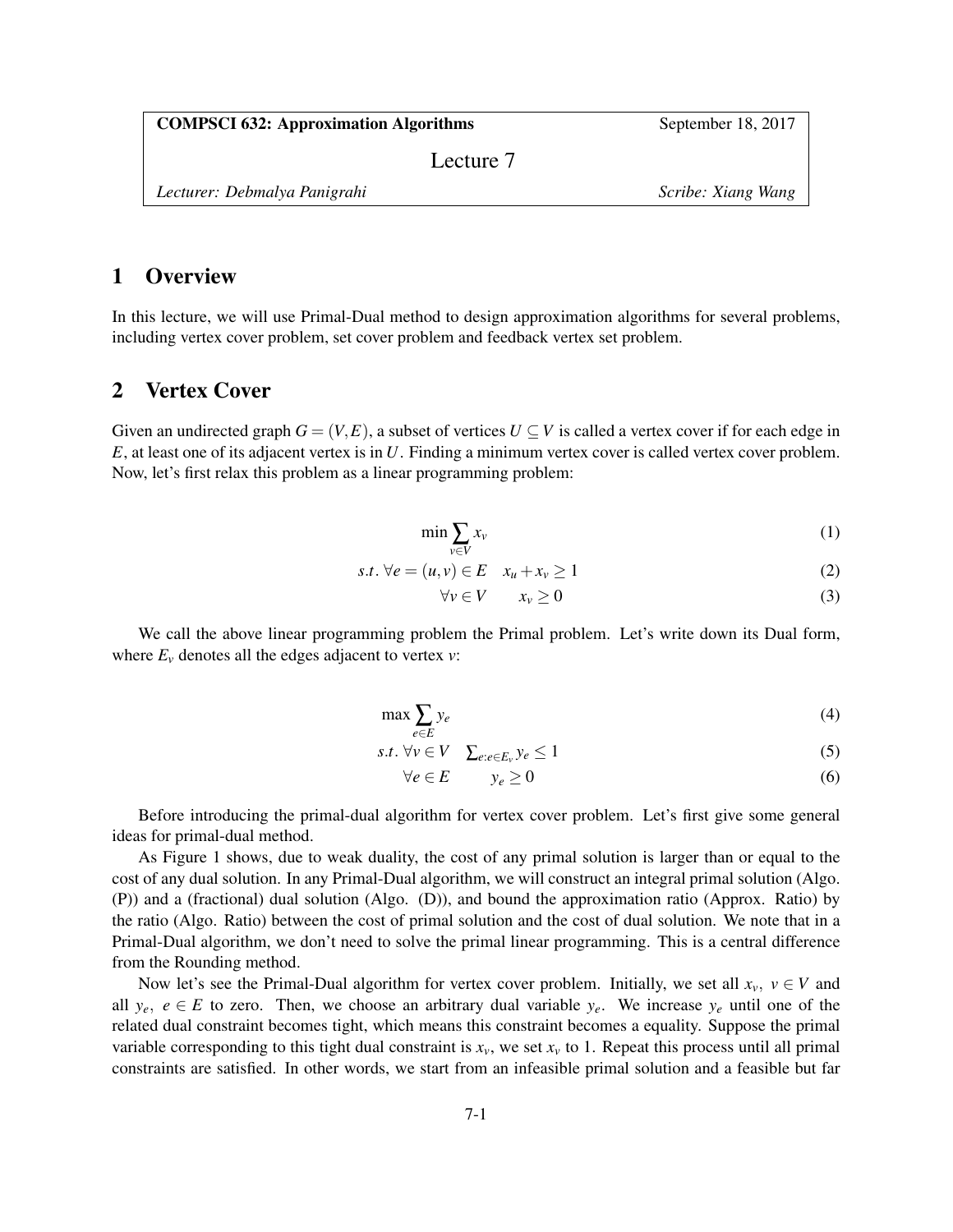

Figure 1: Primal-Dual Method.

from optimal dual solution, then we gradually increase primal variables and dual variables to make primal solution feasible and dual solution near optimal. Obviously, this algorithm outputs a vertex cover. Now we claim this algorithm achieves 2-approximation.

#### Theorem 1. *There is an algorithm achieving 2-approximation for minimizing vertex cover.*

*Proof.* We can just bound the ratio between the cost of primal solution and the cost of dual solution. Denote the cost of primal solution by *P*, and the cost of dual solution by *D*.

$$
P = \sum_{v \in V: x_v = 1} x_v \tag{7}
$$

$$
= \sum_{v \in V: x_v = 1} \sum_{e \in E_v} y_e \tag{8}
$$

$$
\leq 2\sum_{e\in E}y_e\tag{9}
$$

$$
= 2D \tag{10}
$$

The second equality is because that a primal variable is set to 1 only if its corresponding dual constraint is tight. The only inequality is due to the fact that each edge has only two adjacent vertices, which means each dual variable at most appears twice in the sum.  $\Box$ 

### 3 Set Cover

Next, let's see a more general problem, set cover problem. Given a set of elements  $U = \{1, 2, ..., n\}$  (called the universe) and a collection  $\mathbb C$  of *m* sets whose union equals the universe, the set cover problem is to find the smallest sub-collection of C whose union equals the universe. Just as before, let's first write down the primal and dual formulation.

Primal:

$$
\min \sum_{S \in \mathbb{C}} x_S \tag{11}
$$

$$
s.t. \forall e \in U \quad \sum_{S: e \in S} x_S \ge 1 \tag{12}
$$

$$
\forall S \in \mathbb{C} \qquad x_S \ge 0 \tag{13}
$$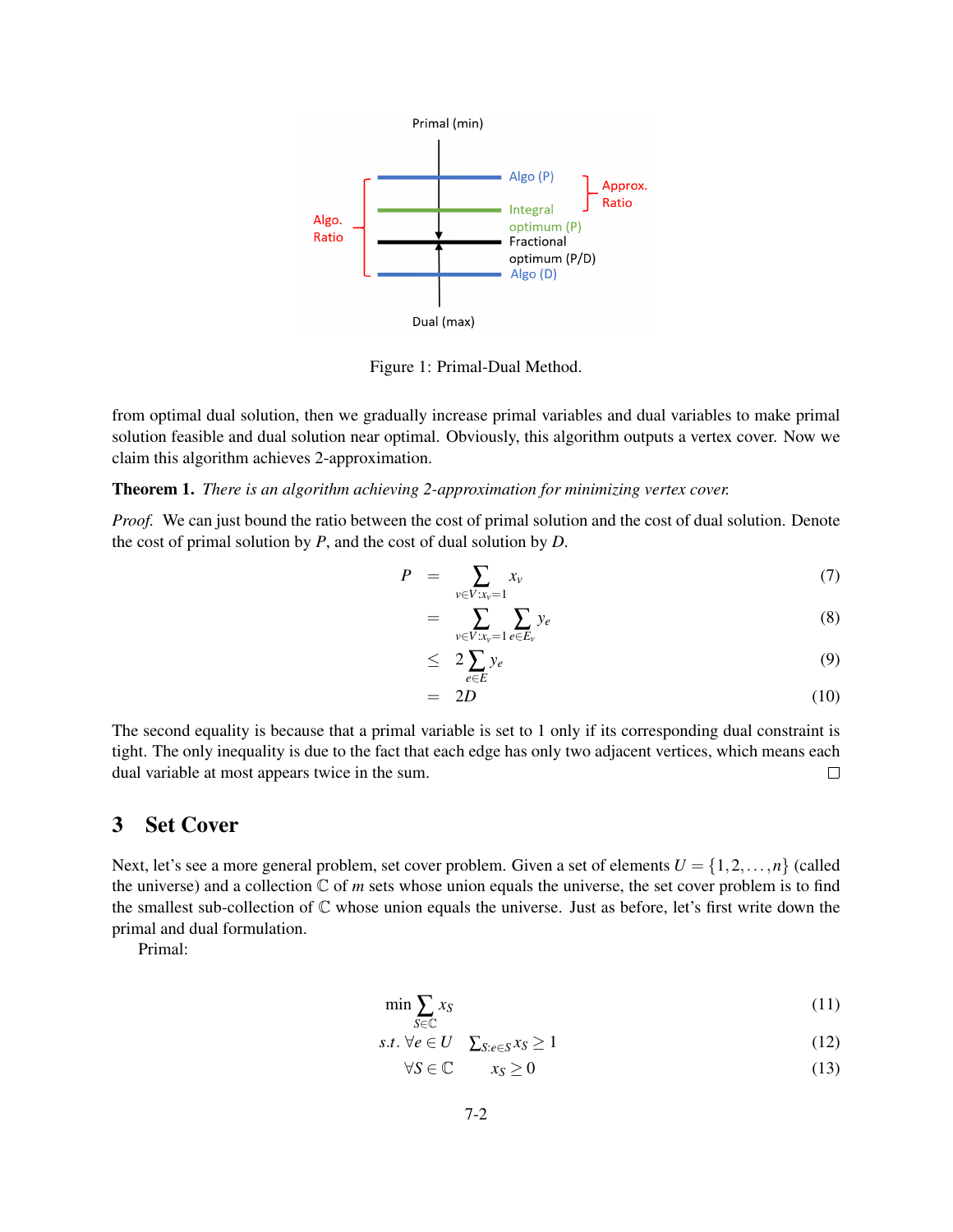Dual:

$$
\max \sum_{e \in U} y_e \tag{14}
$$

$$
s.t. \forall S \in \mathbb{C} \quad \sum_{e \in S} y_e \le 1 \tag{15}
$$

$$
\forall e \in U \qquad y_e \ge 0 \tag{16}
$$

The Primal-Dual algorithm for set cover problem is exactly the same one for vertex cover. We claim that this algorithm can achieve *f*-approximation ratio for set cover problem, where *f* is the maximum number of sets that an element belongs to.

Theorem 2. *There is an algorithm achieving f-approximation for minimizing set cover, where f is the maximum number of sets that an element belongs to.*

*Proof.* Just as before, we can just bound the ratio between the cost of primal solution and the cost of dual solution. Denote the cost of primal solution by *P*, and the cost of dual solution by *D*.

$$
P = \sum_{S \in \mathbb{C}:x_S=1} x_S \tag{17}
$$

$$
= \sum_{S \in \mathbb{C}:x_S=1} \sum_{e \in S} y_e \tag{18}
$$

$$
\leq f \sum_{e \in U} y_e \tag{19}
$$

$$
= f \times D \tag{20}
$$

The second equality is because a primal variable is set to 1 only if its corresponding dual constraint is tight. The only inequality is due to the fact that each element belongs to at most *f* sets, which means each dual variable appears at most *f* times in the sum.  $\Box$ 

# 4 Feedback Vertex Set

Next, let's move on to a more interesting problem, feedback vertex set problem. Given an undirected graph  $G = (V, E)$ , the feedback vertex set problem is to find the smallest subset of vertices, whose removal makes the graph acyclic. An immediate observation is that this is just a special case of set cover problem, if we view cycles as 'elements' and vertices as 'sets'. Let's first write down the primal and dual formulation of feedback vertex set problem.

$$
\min \sum_{v \in V} x_v \tag{21}
$$

$$
s.t. \forall \text{cycle } C \quad \sum_{v \in C} x_v \ge 1 \tag{22}
$$

$$
\forall v \in V \qquad x_v \ge 0 \tag{23}
$$

Dual: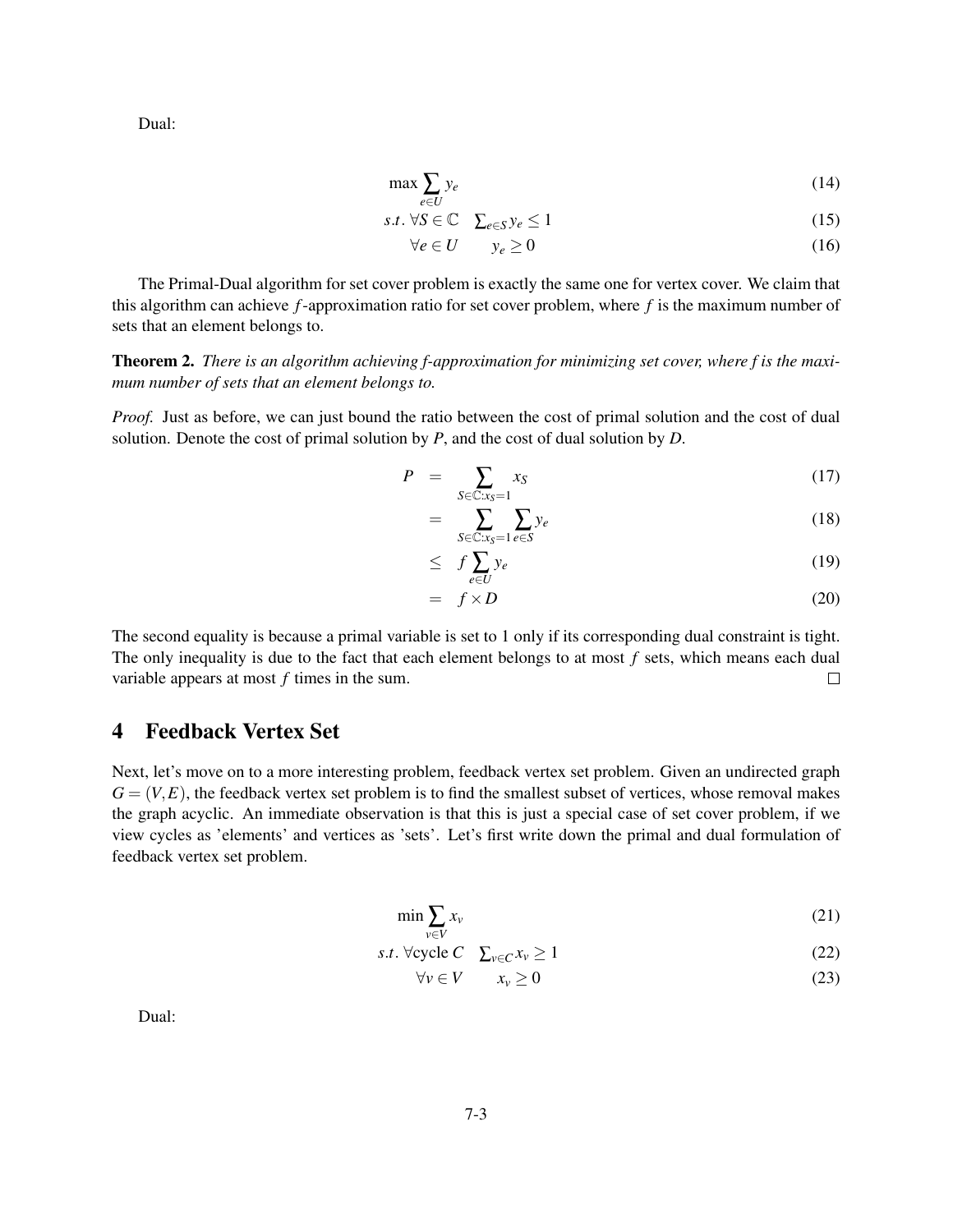$$
\max \sum_{\text{cycle } c} y_c \tag{24}
$$

$$
s.t. \forall v \in V \quad \sum_{C:v \in C} y_C \le 1 \tag{25}
$$

$$
\forall \text{cycle } C \qquad y_C \ge 0 \tag{26}
$$

Since feedback vertex set problem is a special case of set cover problem, a natural question is can we directly use the previous algorithm to tackle feedback vertex set problem? Let's see what's the value of *f* in feedback vertex set problem. We find *f* equals the maximum number of vertices on a cycle, which could be *n* if the graph is just a giant cycle. An *n*-approximation algorithm is totally useless, since even simply removing all vertices yields an *n*-approximation algorithm (assume at least one cycle exists). It seems like we need to modify the algorithm and give a more careful analysis.

Let's investigate the relationship between primal solution and dual solution in feedback vertex problem (suppose the feedback vertex set chosen is *F*):

$$
P = \sum_{v \in F} x_v \tag{27}
$$

$$
= \sum_{v \in F} \sum_{C:v \in C} y_C \tag{28}
$$

$$
= \sum_{\text{cycle } c} |F \cap C|y_C \tag{29}
$$

One observation is that if all  $|F \cap C|$  for nonzero  $y_C$  is small, we can gain a much better approximation ratio. It seems like we'd better only increase dual variables whose corresponding cycles are short. However, what if the graph is just a giant cycle? Actually, in this case, just removing one vertex is enough. In order to exploit this observation, we add a 'degree-1 removal' step into the original algorithm. In each step, before we choose a dual variable to increase, we first remove all degree-1 vertices of the graph until there is no degree-1 vertices. Another observation is that degree-2 vertex is not a big trouble. Given a long degree-2 path, we can just choose one of them, and the 'degree-1 removal' step will remove the remainings. What we should really worry about is vertices with high degree ( $\geq$  3). Thus, instead of choosing an arbitrary dual variable to increase, now we choose the dual variable whose corresponding cycle contains smallest number of high degree  $(≥ 3)$  vertices. This selection procedure can be solved using a BFS-like algorithm within polynomial time.

We first prove a crucial lemma claiming that on a degree-1 free graph, there must exist a cycle whose high degree (≥ 3) vertices are no more than 2log*n*, where *n* is the number of vertices on this graph.

Lemma 3. *Given a graph with no degree-1 vertex, it must contain a cycle with no more than* 2log*n high degree* ( $\geq$  3) vertices, where *n* is the total number of vertices on this graph.

*Proof.* In this proof, we define high degree vertices as vertices with degree larger than or equal to 3. First, we shortcut all degree-2 vertices on the graph. If there is a path containing only degree-2 vertices between two high degree vertices, we simply substitute this path by an edge between these two high degree vertices.

After shortcuting all degree-2 paths, we have a graph containing only high degree vertices. The number of high degree vertices is no more than *n*. Starting from any vertex, we do a Breadth-First Search of this graph. On the search tree, each vertex has at least two children. Thus, the depth of the search tree cannot be larger than log*n*. There must exist an edge crossing different paths of this search tree, which immediately constitutes a cycle with no more than 2log*n* high degree vertices.  $\Box$